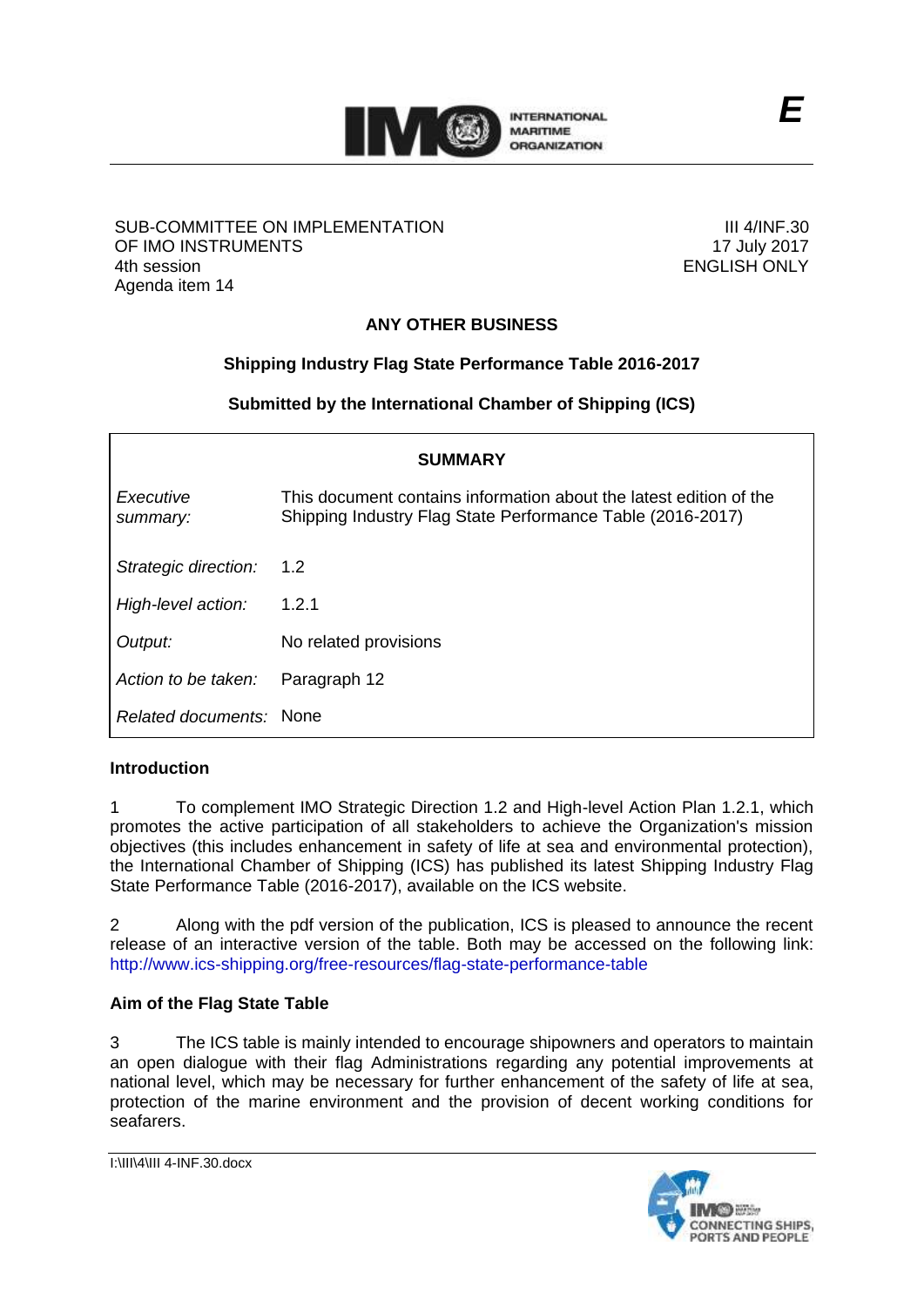### **Flag State Table criteria**

4 The table provides an overview of the performance of many of the world's flag States against the following criteria:

- .1 port State control records;
- .2 ratification of major international maritime treaties;
- .3 use of recognized organizations (ROs) complying with IMO resolution A.739(18);
- .4 age of fleet;
- .5 reporting requirements; and
- .6 attendance at IMO meetings.

#### **Source of data**

5 The Shipping Industry Flag State Performance Table brings together the most up-to-date data and information available in the public domain, at the time of publication. When developing the table, ICS continues to ensure that the sources of the data used are objective and credible, in order to safeguard transparency and credibility.

### **Amendments and modifications**

6 In response to feedback from interested stakeholders, including IMO Member States, ICS modifies and updates the criteria included in the table. In particular, ICS wishes to highlight that the 2016/2017 edition of the table contains an amendment to the criteria on "Use of Recognized Organizations (RO) complying with A.739(18)".

7 This criteria has now been aligned to the joint annual assessment conducted by the Paris Memorandum of Understanding (MoU) and the Tokyo MoU on the "Performance of Flag Administrations and Recognized Organizations", which is submitted annually to the Sub-Committee on Implementation of IMO Instruments (III) and contains a list of flag Administrations deemed to delegate survey work to underperforming ROs.

8 The table now identifies positively those flag States that do not appear on this list and which have also submitted their RO-related data to the Organization, in accordance with IMO resolution A.739(18).

#### **Interactive version of the table**

9 This year ICS has introduced a new interactive version of the Flag State Table (available on its website), which contains a search function that should help users assess the contents of the table in a more user-friendly manner.

10 This new interactive platform is intended to fully reflect the data and information contained in the latest pdf version of the Shipping Industry Flag State performance Table, which will continue to be published annually. It also allows users to compare and contrast the performance of up to four flag States at a time on a computer; three flag States on a tablet; and one flag State on a mobile phone.